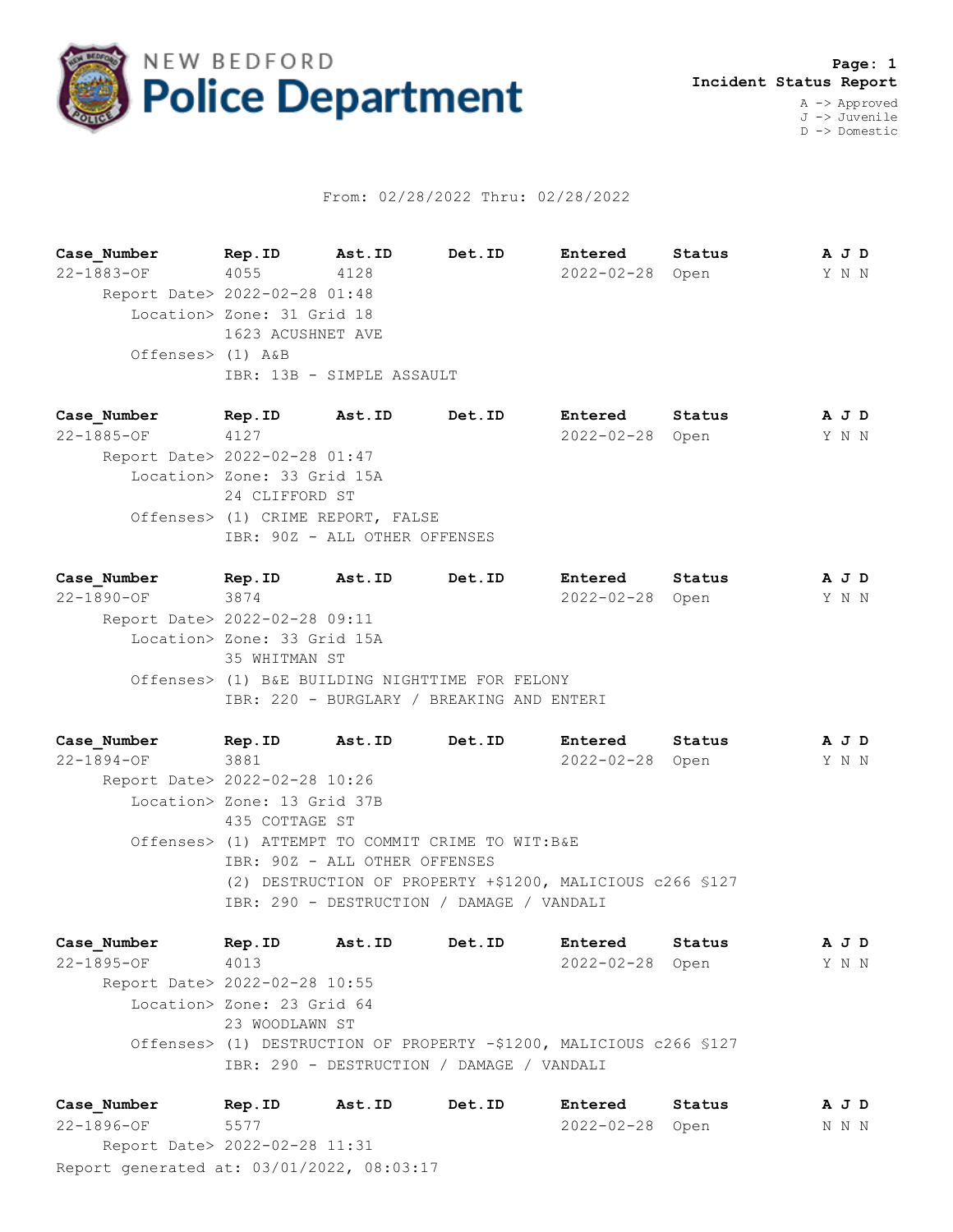

J -> Juvenile D -> Domestic

 Location> Zone: 22 Grid 63 163 OSBORNE ST Offenses> (1) DOG, FAIL LICENSE IBR: 90Z - ALL OTHER OFFENSES (2) DAMAGE CAUSED BY DOG IBR: 90Z - ALL OTHER OFFENSES (3) DOG, FAIL MUZZLE/RESTRAIN IBR: 90Z - ALL OTHER OFFENSES

| Case Number                   | Rep.ID                                  | Ast.ID                        | Det.ID | Entered          | Status | A J D |  |  |  |
|-------------------------------|-----------------------------------------|-------------------------------|--------|------------------|--------|-------|--|--|--|
| 22-1901-OF                    | 4013                                    |                               |        | $2022 - 02 - 28$ | Open   | Y N N |  |  |  |
| Report Date> 2022-02-28 14:33 |                                         |                               |        |                  |        |       |  |  |  |
|                               | Location> Zone: 23 Grid 64              |                               |        |                  |        |       |  |  |  |
|                               | 928 BROCK AVE                           |                               |        |                  |        |       |  |  |  |
|                               | Offenses> (1) A&B WITH DANGEROUS WEAPON |                               |        |                  |        |       |  |  |  |
|                               |                                         | IBR: 13A - AGGRAVATED ASSAULT |        |                  |        |       |  |  |  |
|                               |                                         |                               |        |                  |        |       |  |  |  |

| Case Number                   | Rep.ID                     | Ast.ID                              | Det.ID | Entered          | Status |  | A J D |  |  |
|-------------------------------|----------------------------|-------------------------------------|--------|------------------|--------|--|-------|--|--|
| $22 - 1904 - OF$              | 4096                       |                                     |        | $2022 - 02 - 28$ | Open   |  | Y N N |  |  |
| Report Date> 2022-02-28 16:19 |                            |                                     |        |                  |        |  |       |  |  |
|                               | Location> Zone: 22 Grid 62 |                                     |        |                  |        |  |       |  |  |
|                               | 105 ROCKDALE AVE           |                                     |        |                  |        |  |       |  |  |
|                               |                            | Offenses> (1) MOTOR VEH, LARCENY OF |        |                  |        |  |       |  |  |
|                               |                            | IBR: 240 - MOTOR VEHICLE THEFT      |        |                  |        |  |       |  |  |
|                               |                            |                                     |        |                  |        |  |       |  |  |

| Case Number                   | Rep.ID                      | Ast.ID                              | Det.ID | Entered         | Status |  | A J D |  |  |
|-------------------------------|-----------------------------|-------------------------------------|--------|-----------------|--------|--|-------|--|--|
| $22 - 1905 - OF$              | 4033                        |                                     |        | 2022-02-28 Open |        |  | Y N N |  |  |
| Report Date> 2022-02-28 15:29 |                             |                                     |        |                 |        |  |       |  |  |
|                               | Location> Zone: 32 Grid 26A |                                     |        |                 |        |  |       |  |  |
|                               | 169 WELD ST                 |                                     |        |                 |        |  |       |  |  |
|                               |                             | Offenses> (1) MOTOR VEH, LARCENY OF |        |                 |        |  |       |  |  |
|                               |                             | IBR: 240 - MOTOR VEHICLE THEFT      |        |                 |        |  |       |  |  |
|                               |                             |                                     |        |                 |        |  |       |  |  |

|  | Case Number                   | Rep.ID                      |                                                        | Ast.ID Det.ID                           | Entered         | Status |       | A J D |
|--|-------------------------------|-----------------------------|--------------------------------------------------------|-----------------------------------------|-----------------|--------|-------|-------|
|  | 22-1914-OF 4033               |                             |                                                        |                                         | 2022-02-28 Open |        | Y N N |       |
|  | Report Date> 2022-02-28 19:55 |                             |                                                        |                                         |                 |        |       |       |
|  |                               | Location> Zone: 33 Grid 11A |                                                        |                                         |                 |        |       |       |
|  |                               | 1076 KINGS HWY              |                                                        |                                         |                 |        |       |       |
|  |                               |                             | Offenses> (1) LICENSE SUSPENDED OR REVOKED, OP MV WITH |                                         |                 |        |       |       |
|  |                               |                             | IBR: 99 - TRAFFIC, TOWN BY-LAW OFFENSES                |                                         |                 |        |       |       |
|  |                               |                             | (2) UNREGISTERED MOTOR VEHICLE ON PUBLIC WAY           |                                         |                 |        |       |       |
|  |                               |                             | IBR: 99 - TRAFFIC, TOWN BY-LAW OFFENSES                |                                         |                 |        |       |       |
|  |                               |                             | (3) UNINSURED MOTOR VEHICLE                            |                                         |                 |        |       |       |
|  |                               |                             |                                                        | IBR: 99 - TRAFFIC, TOWN BY-LAW OFFENSES |                 |        |       |       |
|  |                               |                             |                                                        |                                         |                 |        |       |       |

**Case\_Number Rep.ID Ast.ID Det.ID Entered Status A J D** 22-1918-OF 4105 2022-02-28 Open Y N N Report Date> 2022-02-28 20:44 Location> Zone: 33 Grid 14

Report generated at: 03/01/2022, 08:03:17